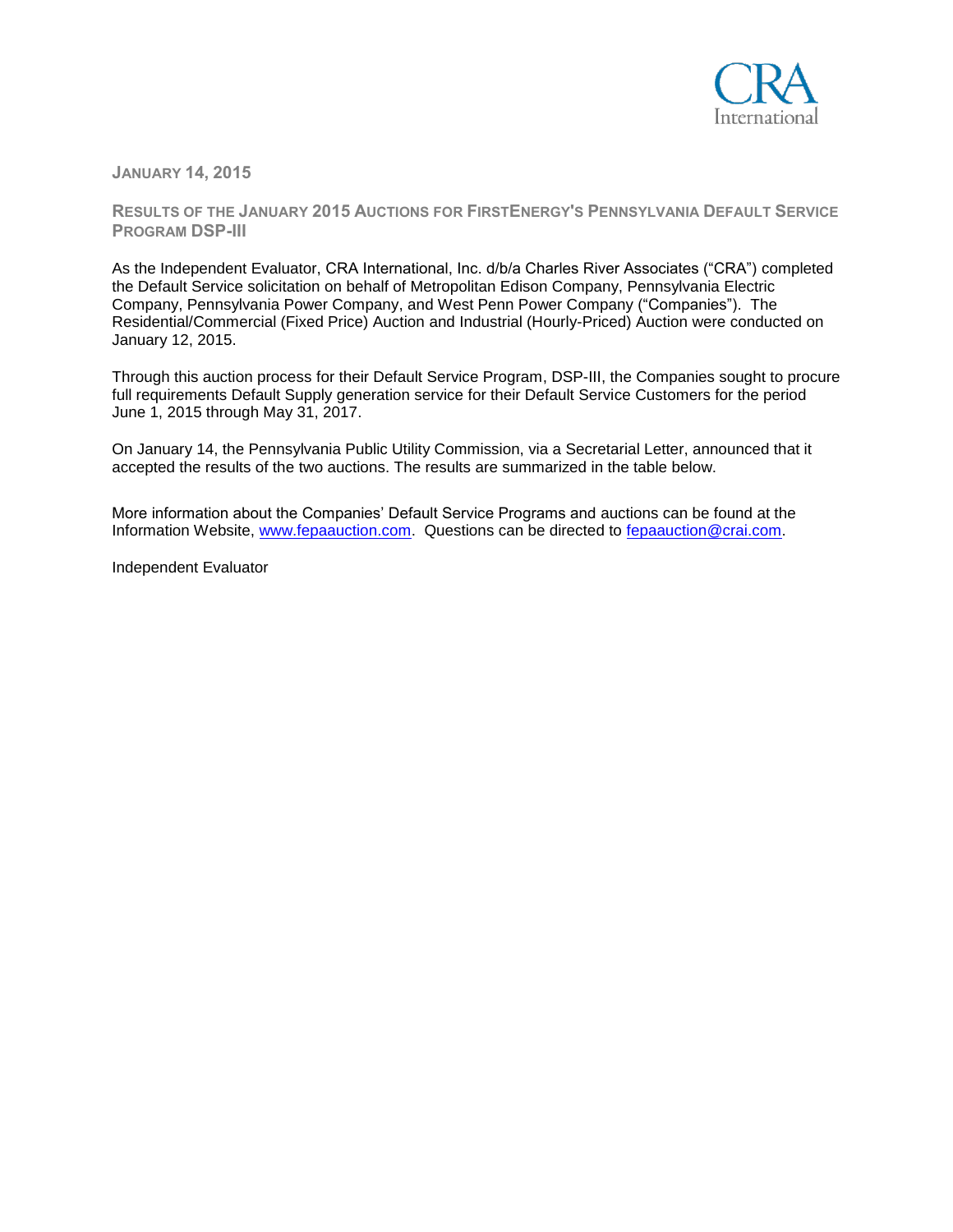## Page 2

## **Results for January 2015 Residential/Commercial (Fixed Price) Auction**

| Company                                                           | <b>Tranche</b><br><b>Target</b> | # Tranches<br><b>Procured</b> | % of Default Service<br><b>Load Procured</b> | <b>Winning Price</b><br>(\$/MWh) |  |  |  |
|-------------------------------------------------------------------|---------------------------------|-------------------------------|----------------------------------------------|----------------------------------|--|--|--|
| Fixed Price Auction: Residential 12-months (June 2015 - May 2016) |                                 |                               |                                              |                                  |  |  |  |
| Met-Ed                                                            | $\overline{4}$                  | 4                             | 16.0%                                        | \$65.74                          |  |  |  |
| Penelec                                                           | 3                               | 3                             | 16.7%                                        | \$63.47                          |  |  |  |
| Penn Power                                                        | 1                               | 1                             | 16.7%                                        | \$74.16                          |  |  |  |
| West Penn Power                                                   | 5                               | 5                             | 17.9%                                        | \$59.05                          |  |  |  |
| Fixed Price Auction: Residential 24-months (June 2015 - May 2017) |                                 |                               |                                              |                                  |  |  |  |
| Met-Ed                                                            | $\overline{4}$                  | 4                             | 16.0%                                        | \$66.03                          |  |  |  |
| Penelec                                                           | 3                               | 3                             | 16.7%                                        | \$63.75                          |  |  |  |
| Penn Power                                                        | 1                               | 1                             | 16.7%                                        | \$72.32                          |  |  |  |
| West Penn Power                                                   | 5                               | 5                             | 17.9%                                        | \$57.93                          |  |  |  |
| Fixed Price Auction: Commercial 12-months (June 2015 - May 2016)  |                                 |                               |                                              |                                  |  |  |  |
| Met-Ed                                                            | $\overline{2}$                  | $\overline{2}$                | 15.4%                                        | \$66.09                          |  |  |  |
| Penelec                                                           | $\overline{2}$                  | $\overline{2}$                | 13.3%                                        | \$63.69                          |  |  |  |
| Penn Power                                                        | 1                               | 1                             | 14.3%                                        | \$82.87                          |  |  |  |
| West Penn Power                                                   | 3                               | 3                             | 16.7%                                        | \$60.52                          |  |  |  |
| Fixed Price Auction: Commercial 24-months (June 2015 - May 2017)  |                                 |                               |                                              |                                  |  |  |  |
| Met-Ed                                                            | 2                               | $\overline{2}$                | 15.4%                                        | \$66.53                          |  |  |  |
| Penelec                                                           | $\overline{2}$                  | $\overline{2}$                | 13.3%                                        | \$64.34                          |  |  |  |
| Penn Power                                                        | 1                               | 1                             | 14.3%                                        | \$78.74                          |  |  |  |
| West Penn Power                                                   | 3                               | 3                             | 16.7%                                        | \$62.00                          |  |  |  |